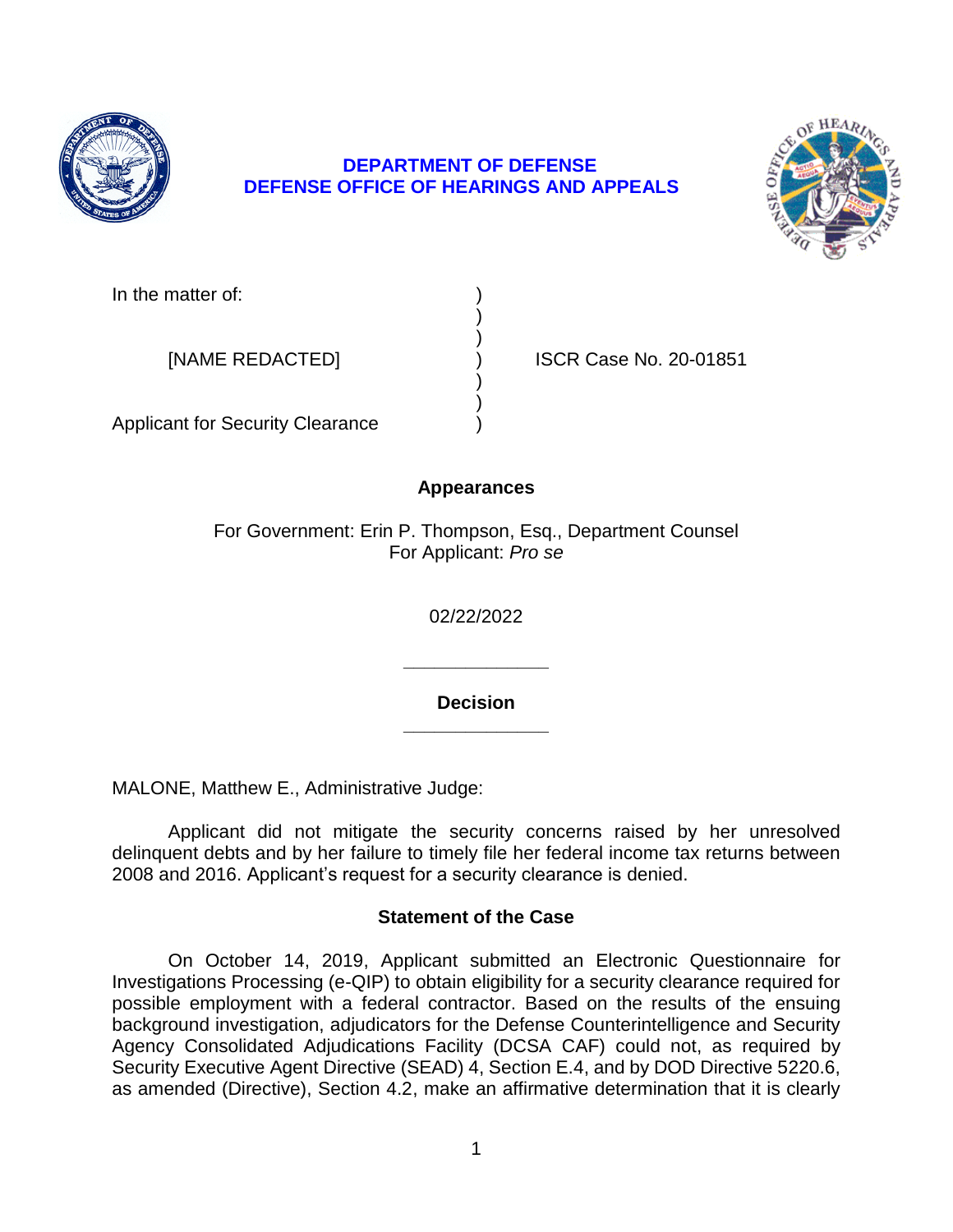consistent with the interests of national security to grant Applicant's request for a security clearance.

 (SOR) alleging facts that raise security concerns under the adjudicative guideline for financial considerations (Guideline F). The guideline cited in the SOR was one of the adjudicative guidelines (AG) issued by the Director of National Intelligence on December 10, 2016, to be effective for all adjudications on or after June 8, 2017. On January 4, 2021, DCSA CAF issued to Applicant a Statement of Reasons

 Applicant timely responded to the SOR (Answer) and requested a hearing before an administrative judge from the Defense Office of Hearings and Appeals (DOHA). The case was assigned to me on November 19, 2021, and I convened the requested hearing via web-based video conferencing on December 14, 2021.

 The parties appeared as scheduled. Department Counsel proffered Government Exhibits (GX)  $1 - 4$ . Applicant testified and produced Applicant Exhibits (AX) A – G. I received a transcript of the hearing (Tr.) on December 22, 2021.

 Applicant objected to the admissibility of GX 4, a summary of Applicant's personal on grounds of relevance. She otherwise agreed that the summary was accurate and that she would be willing to adopt it as her own statement. I overruled her objection and admitted GX 4. (Tr. 22 – 31) Department Counsel objected to AX A because the letters contained therein were not signed and should not carry persuasive value. I overruled that objection and admitted AX A. (Tr. 32 – 33) The remaining exhibits proffered by both subject interviews (PSI) by a government investigator in November and December 2019, parties were admitted without objection.

### **Findings of Fact**

 Under Guideline F, the Government alleged that Applicant owed \$18,386 for 23 delinquent or past-due medical debts (SOR 1.a – 1.w), and that she owed \$16,969 for the that Applicant did not timely file her federal income tax returns for the 2008 through 2016 tax years (SOR 1.y). In her response to the SOR (Answer), Applicant denied with delinquent remainder after a car repossession (SOR 1.x). The Government also alleged explanations all of the SOR allegations.

 In her Answer, Applicant claimed that the debts alleged at SOR 1.b, 1.c, 1.e – 1.j, and 1.t had been paid or otherwise resolved. In support of these responses, she included she provided information documenting a lawsuit settlement whereby her debts to a medical facility totaling \$35,700 were resolved through a single payment of \$15,000 in October 2017. Applicant denied the allegations at SOR 1.a, 1.d, 1.k – 1.p, 1.r, 1.s, 1.u, and 1.v, stating that she was "unfamiliar" with those accounts and did not have any documents supporting her claims, but only as to SOR 1.c and 1.e. Regarding SOR 1.g – 1.j, Applicant averred that those debts were paid by her attorney. In support of this claim,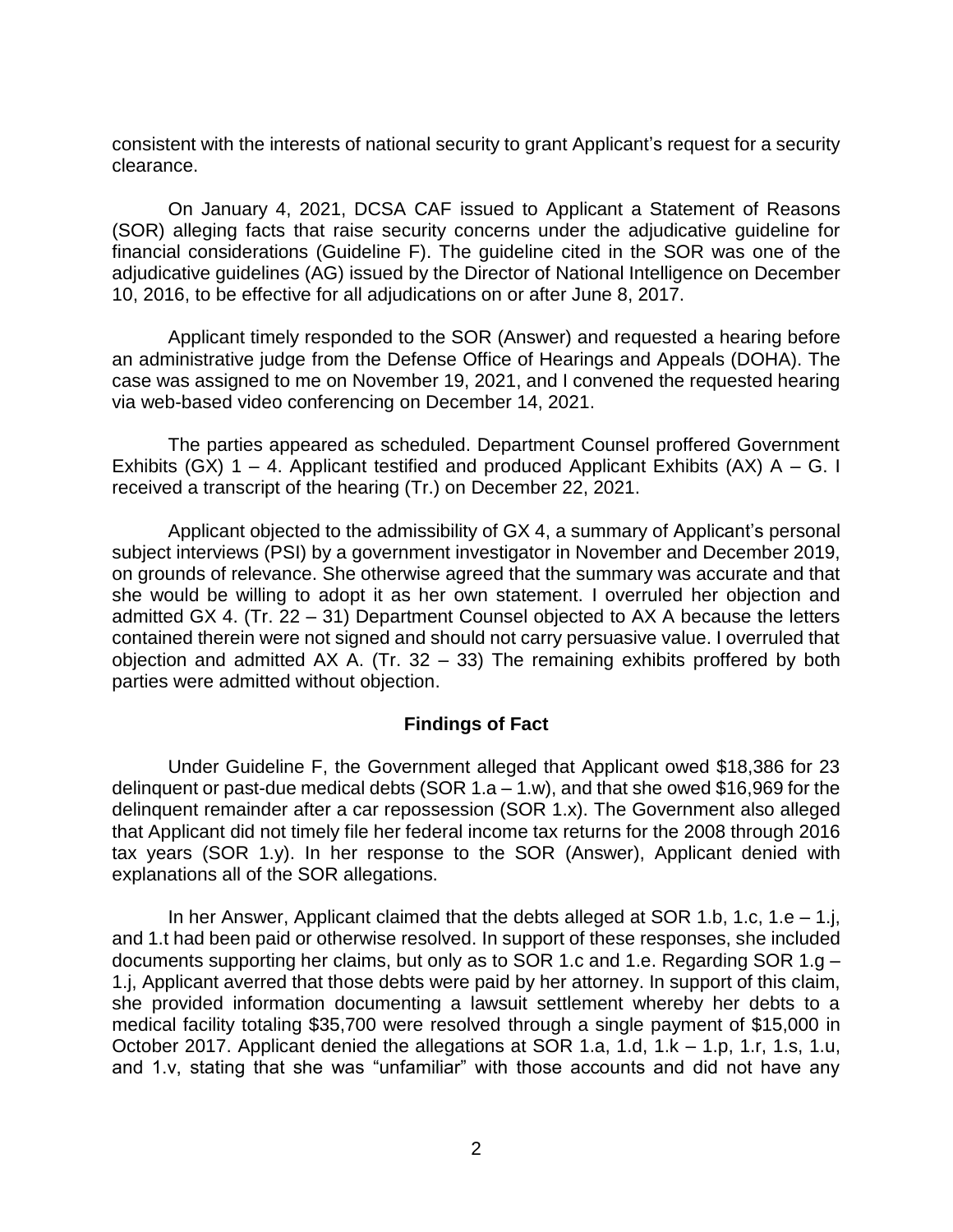information about them. (Answer) In addition to the facts established by Applicant's admissions, I make the following findings of fact.

 Applicant is 37 years old and has been sponsored for a security clearance by a defense contractor for whom she will work if her request for a clearance is granted. Applicant attended a state university between 2003 and 2008 but did not earn a degree. She then studied at a technical training school to be a medical assistant between October and December 2012, but did not complete those studies either. Starting in March 2018, Applicant studied for a degree in intelligence studies, which she received in December 2021. (GX 1; GX 4; AX H)

 Between January 2008 and April 2009, Applicant worked as a restaurant server and as an optometry technician. Between April 2009 and July 2012, she worked as an assistant in a business run by her boyfriend. She left that job when they broke up. For the next five months, she worked as a certified medical assistant but left that job when she became sick and required surgery in November 2012. Applicant's illness was a condition she first developed around 2000 and for which she has had multiple surgeries starting in 2002. Applicant was unemployed between January and April 2013, after which she started working at an environmental engineering company owned by her father. She worked there until January 2016, but she claims she received no pay. Instead, she claims her father paid for her room and board and other expenses, including her medical bills. (Answer; GX 1; GX 4; AX E; Tr. 43 – 45, 85 – 89)

In January 2016, Applicant started working as an executive assistant with a company in the healthcare industry. On May 17, 2016, she and her boss were driving from a business meeting when they were involved in a car accident that left Applicant with injuries to her arm, shoulder, and neck. Having no medical insurance, her subsequent medical expenses totaled at least \$35,000, but were resolved for \$15,000 from the proceeds of a settlement she received in November 2017. That settlement totaled \$100,000, of which Applicant received \$60,000 in November 2017 after medical expenses and legal fees. Since May 2016, Applicant has supported herself using those settlement proceeds and whatever savings she had at the time of the accident. She currently spends about \$2,000 each month for rent and other basic expenses, and financed her undergraduate studies through student loans that included money for living expenses. Applicant estimates that she will owe a total of \$46,000 for those loans when they are no longer in deferment or forbearance. At a monthly expense rate of \$2,000 since November 2017, Applicant would have spent \$96,000 by November 2021. She did not present any current financial information and acknowledged that she has not earned income through regular employment since 2018. (Answer; GX 1; GX 2; AX D; Tr. 59 – 63, 86 – 89, 93 - 95)

 In her e-QIP, Applicant did not disclose any adverse financial information. At the outset of the ensuing background investigation, a credit report obtained by investigators on November 2, 2019, documented the debts alleged at SOR 1.a – 1.x. Applicant subsequently discussed those debts with a government investigator during her PSI on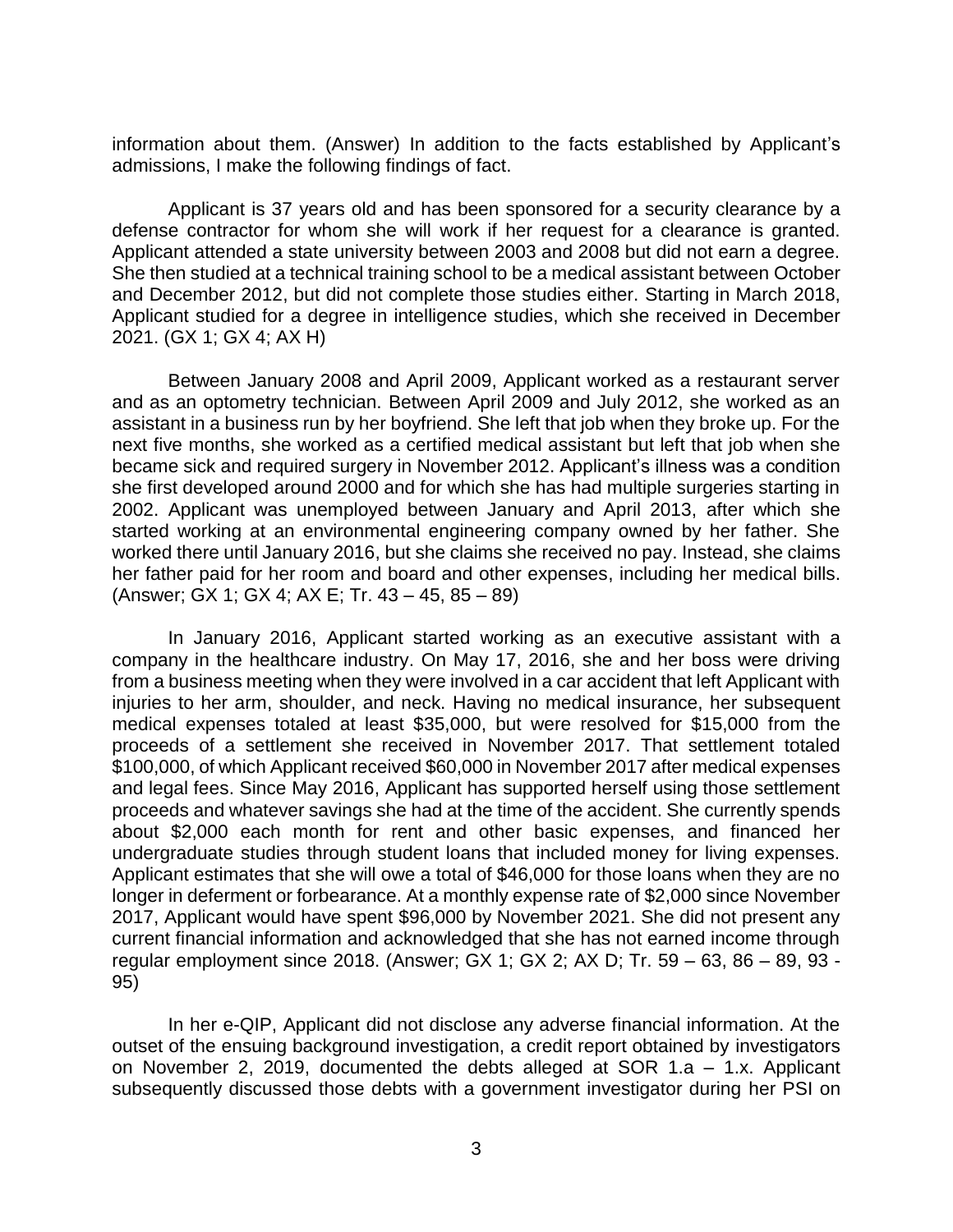November 27, 2019. A credit report obtained by the government on March 26, 2021, did not reflect any past-due or delinguent debts attributable to Applicant.  $(GX 1 - 4)$ 

 As alleged at SOR 1.x, Applicant's vehicle was repossessed for failure to make the necessary payments on the loan she obtained to pay for the car. In her December 4, 2019 November 2012; but she also has claimed her father (who died in December 2018) sold the car and paid off the balance owed. Further, she has claimed she made a \$10,000 down payment on the vehicle and was making \$1,000 monthly payments, well in excess of the payments required by the terms of the loan, reducing the loan balance to about \$1,000 before she was hospitalized in 2012. However, Applicant's claims in this regard conflict with information showing that in November 2019, the balance was \$16,969. Applicant has not produced any corroboration for her assertion that she had nearly paid off the loan or that any remaining debt had been resolved. This debt does not appear on the most recent available credit report, but there is no indication in the record as to why. PSI, Applicant averred that the vehicle was repossessed while she was in the hospital in (Answer; GX 2; GX 4; Tr. 47 – 48, 77 – 79, 98 – 101)

 As alleged in SOR 1.y, Applicant did not file federal or state income tax returns for the tax years 2008 through 2016. Applicant denied the SOR allegation; however, she stated in her PSI and at her hearing that she had not filed for those years. A review of IRS regulations for individual filing requirements (*see* 26 U.S.C. § 6012) suggests that between 2008 and 2016, the minimum annual income required to trigger a filing obligation likely was less than \$7,000. That figure was raised in 2017 to \$12,950 to coincide with major revisions to the U.S. tax code that year. Applicant has acknowledged that she made more than \$10,000 in 2012 and should have filed an income tax return for that year. She believes her father may have filed that return for her while she was receiving medical treatment in late 2012 and early 2013. In support of her claim that she was not required to file returns for the years alleged in SOR 1.y, Applicant submitted a self-generated statement regarding her non-filing of returns in 2019 or 2020. With that statement, she provided various unsigned IRS forms pertaining to her receipt of tuition assistance and estimated taxes for 2021. None of this information supports her claims about why she did not file her taxes between 2008 and 2016. (Answer; GX 4; AX C; Tr. 48 – 50, 65 – 77, 101 - 103)

#### **Policies**

 Each security clearance decision must be a fair, impartial, and commonsense determination based on examination of all available relevant and material information, and consideration of the pertinent criteria and adjudication policy in the adjudicative guidelines (AG). (*See* Directive, 6.3) Decisions must also reflect consideration of the factors listed in ¶ 2(d) of the guidelines. Commonly referred to as the "whole-person" concept, those factors are:

 (1) The nature, extent, and seriousness of the conduct; (2) the circumstances surrounding the conduct, to include knowledgeable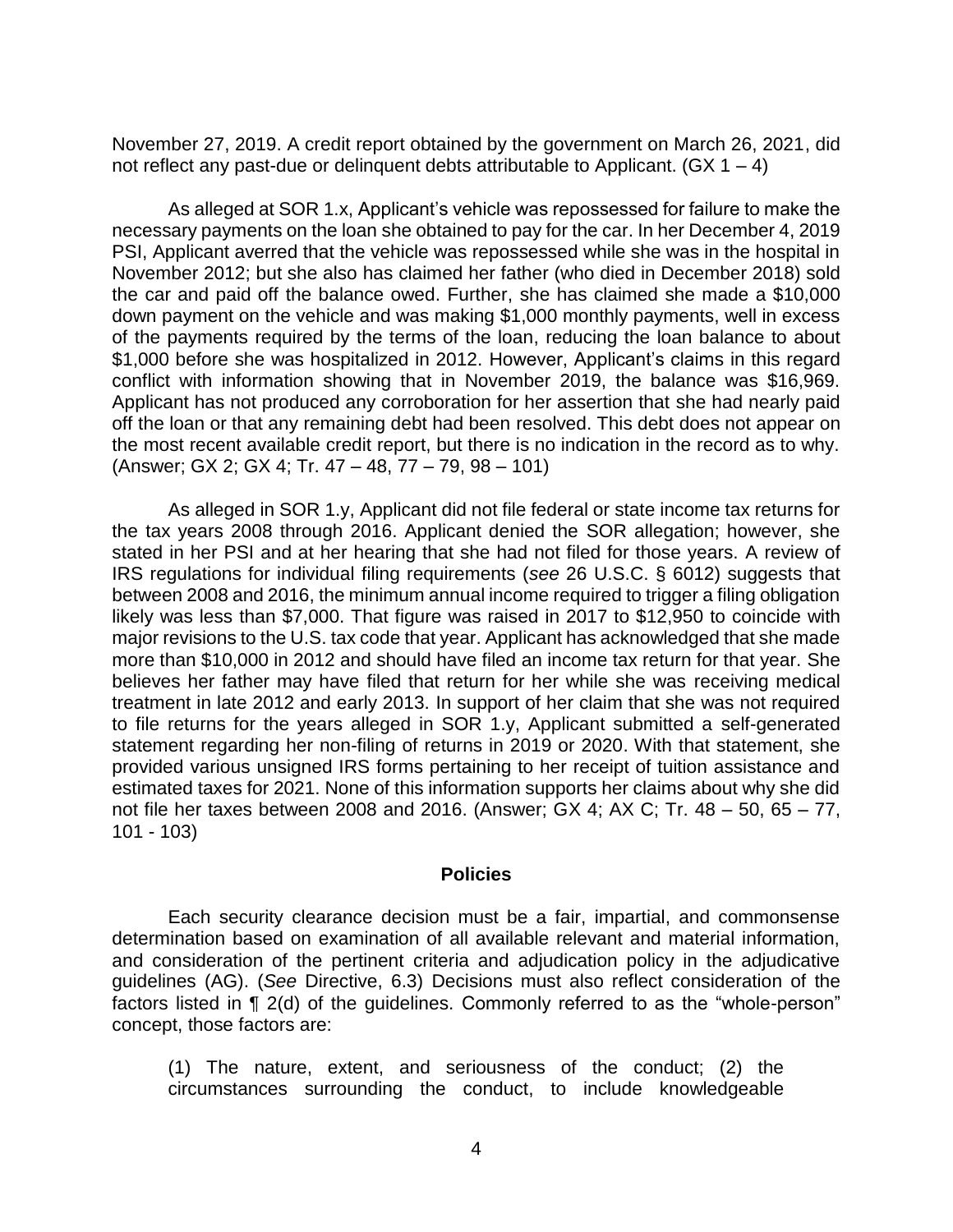participation; (3) the frequency and recency of the conduct; (4) the individual's age and maturity at the time of the conduct; (5) the extent to which participation is voluntary; (6) the presence or absence of rehabilitation and other permanent behavioral changes; (7) the motivation for the conduct; (8) the potential for pressure, coercion, exploitation, or duress; and (9) the likelihood of continuation or recurrence.

 The presence or absence of a disqualifying or mitigating condition is not determinative of a conclusion for or against an applicant. However, specific applicable guidelines should be followed whenever a case can be measured against them as they represent policy guidance governing the grant or denial of access to classified information. A security clearance decision is intended only to resolve whether it is clearly consistent with the national interest for an applicant to either receive or continue to have access to classified information. (*See* Department of the Navy v. Egan, 484 U.S. 518)

The Government bears the initial burden of producing admissible information on which it based the preliminary decision to deny or revoke a security clearance for an applicant. Additionally, the Government must be able to prove controverted facts alleged in the SOR. If the Government meets its burden, it then falls to the applicant to refute, extenuate or mitigate the Government's case. Because no one has a "right" to a security clearance, an applicant bears a heavy burden of persuasion. (*See* Egan, 484 U.S. at 528, 531) A person who has access to classified information enters into a fiduciary relationship with the Government based on trust and confidence. Thus, the Government has a compelling interest in ensuring each applicant possesses the requisite judgment, reliability and trustworthiness of one who will protect the national interests as his or her own. The "clearly consistent with the national interest" standard compels resolution of any reasonable doubt about an applicant's suitability for access in favor of the Government. (*See* Egan; AG ¶ 2(b))

#### **Analysis**

### **Financial Considerations**

 The Government presented sufficient information to support the SOR allegations that Applicant did not timely file her federal income tax returns for at least nine consecutive tax years. Available information also shows she accrued at least 24 delinquent or past- due debts totaling \$35,355. This information reasonably raises a security concern about Applicant's finances that is articulated at AG ¶ 18:

Failure to live within one's means, satisfy debts, and meet financial obligations may indicate poor self-control, lack of judgment, or unwillingness to abide by rules and regulations, all of which can raise questions about an individual's reliability, trustworthiness, and ability to protect classified or sensitive information. Financial distress can also be caused or exacerbated by, and thus can be a possible indicator of, other issues of personnel security concern such as excessive gambling, mental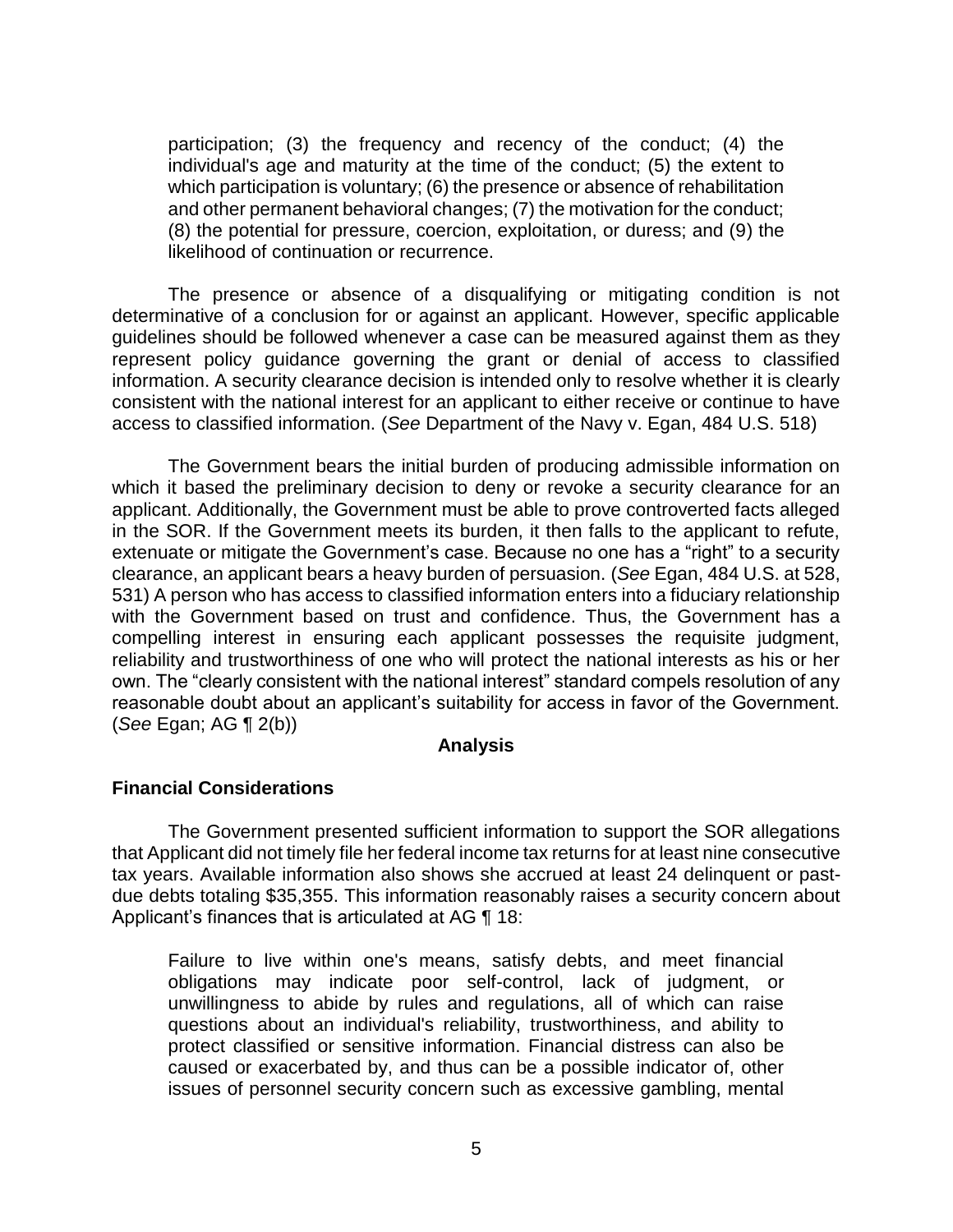health conditions, substance misuse, or alcohol abuse or dependence. An individual who is financially overextended is at greater risk of having to engage in illegal or otherwise questionable acts to generate funds. Affluence that cannot be explained by known sources of income is also a security concern insofar as it may result from criminal activity, including espionage.

More specifically, available information requires application of the following AG  $\P$ 19 disqualifying conditions:

(a) inability to satisfy debts;

(c) a history of not meeting financial obligations; and

 (f) failure to file or fraudulently filing annual Federal, state, or local income tax returns or failure to pay annual Federal, state, or local income tax as required.

I have considered the following pertinent AG ¶ 20 mitigating conditions:

(a) the behavior happened so long ago, was so infrequent, or occurred under such circumstances that it is unlikely to recur and does not cast doubt on the individual's current reliability, trustworthiness, or good judgment;

(b) the conditions that resulted in the financial problem were largely beyond the person's control (e.g., loss of employment, a business downturn, unexpected medical emergency, a death, divorce or separation, clear victimization by predatory lending practices, or identity theft), and the individual acted responsibly under the circumstances;

(c) the individual has received or is receiving financial counseling for the problem from a legitimate and credible source, such as a non-profit credit counseling service, and there are clear indications that the problem is being resolved or is under control;

(d) the individual initiated and is adhering to a good-faith effort to repay overdue creditors or otherwise resolve debts;

 (e) the individual has a reasonable basis to dispute the legitimacy of the proof to substantiate the basis of the dispute or provides evidence of actions past-due debt which is the cause of the problem and provides documented to resolve the issue; and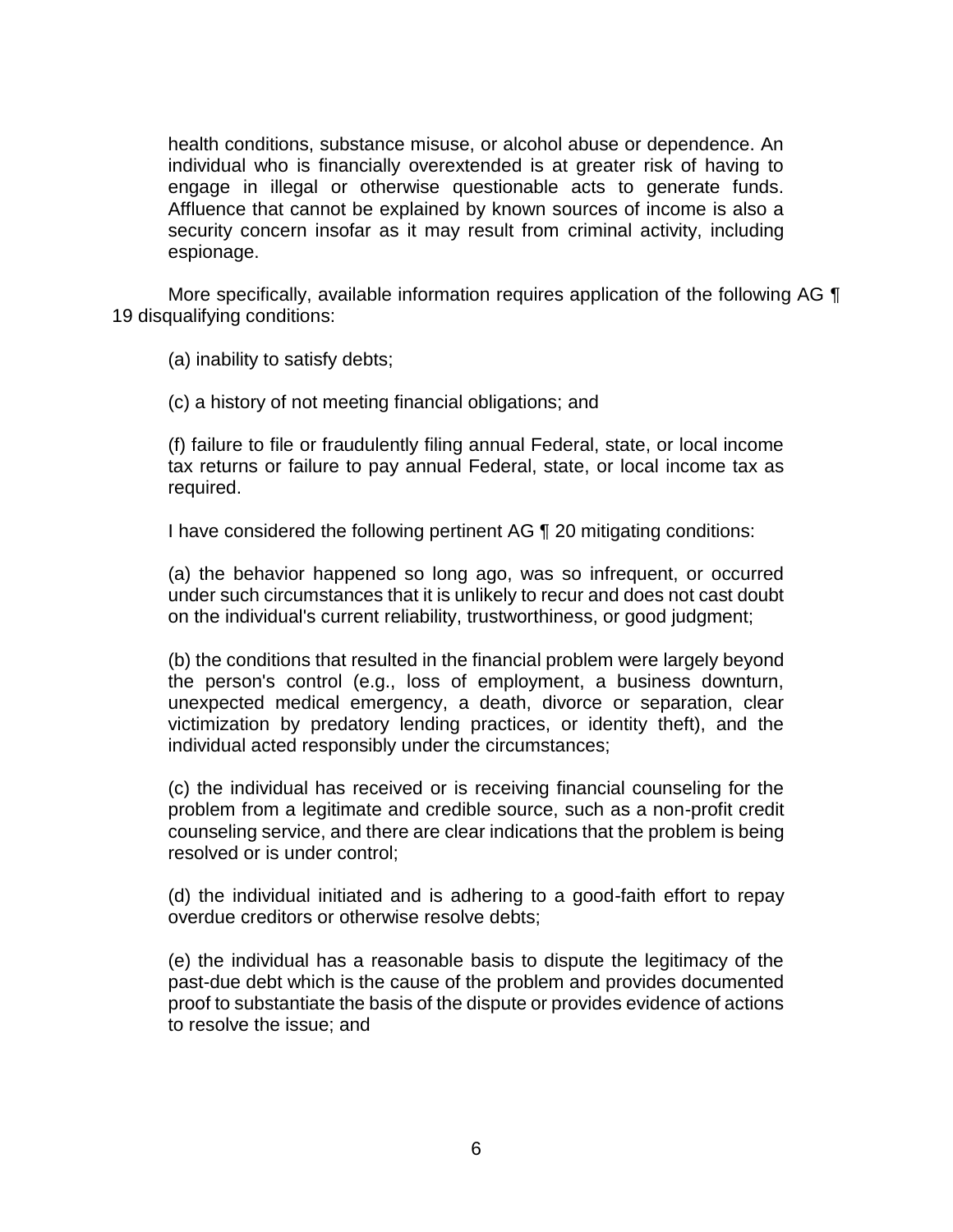(g) the individual has made arrangements with the appropriate tax authority to file or pay the amount owed and is in compliance with those arrangements.

 Available information does not support any of these mitigating conditions. Applicant did not support her claims that she was not required to file federal income tax returns for any of the years alleged in SOR 1.y. Her claim in this regard would be an acceptable affirmative defense; however, it was her burden to support that claim. The documents she provided in response to that allegation did not address her income for those years; nor did they present any reliable information from the IRS about her filing status. Additionally, her testimony on this issue was not credible.

 As to her medical debts, Applicant established through her Answer that the debts at SOR 1.c and 1.e. Information about the medical debts at SOR 1.g – 1.j shows they likely were resolved using funds from the 2017 accident settlement. As to the car repossession debt at SOR 1.x, Applicant's response was both convoluted and not credible. She stated in her PSI that she paid down the debt to a \$1,000 remaining balance. She also stated that her late father sold the car and paid off the loan for her while she was in the hospital in 2012. Applicant provided no information from the lender or other source that might tend to support her claim. Again, I found her credibility to be lacking on this issue.

 Applicant's debts arose from circumstances (e.g., illness and car accident) beyond her control. Nonetheless, she did not establish that she acted responsibly or promptly in the wake of those circumstances. She has not contacted her creditors or engaged in any professional financial counseling or assistance, even in the year since the SOR was issued. Information about her current finances includes reliance on student loans for tuition *and* living expenses to augment the \$60,000 she has likely expended since the accident settlement four years ago. The result is a looming \$46,000 debt that has been in deferment since late 2021. In sum, available information does not instill confidence that Applicant will be able to resolve her remaining debts and to achieve the sort of financial stability that indicates the level of good judgment required for access to classified information, and which would serve to avoid similar security concerns in the future. On balance, Applicant has not mitigated the security concerns raised under Guideline F.

 I also have evaluated this record in the context of the whole-person factors listed in AG ¶ 2(d). The security concerns raised by the Government's information remain unresolved and sustain doubts about Applicant's suitability for continued access to classified information. In this regard, I have considered the letters of recommendation presented on her behalf. However, in addition to the financial considerations in this case, my doubts about Applicant's judgment and reliability stem from her convoluted statements during her PSI and testimony, which, at times, simply was not understandable or credible. Because protection of the interests of national security is the principal focus of these adjudications, those doubts must be resolved against the Applicant's request for clearance.